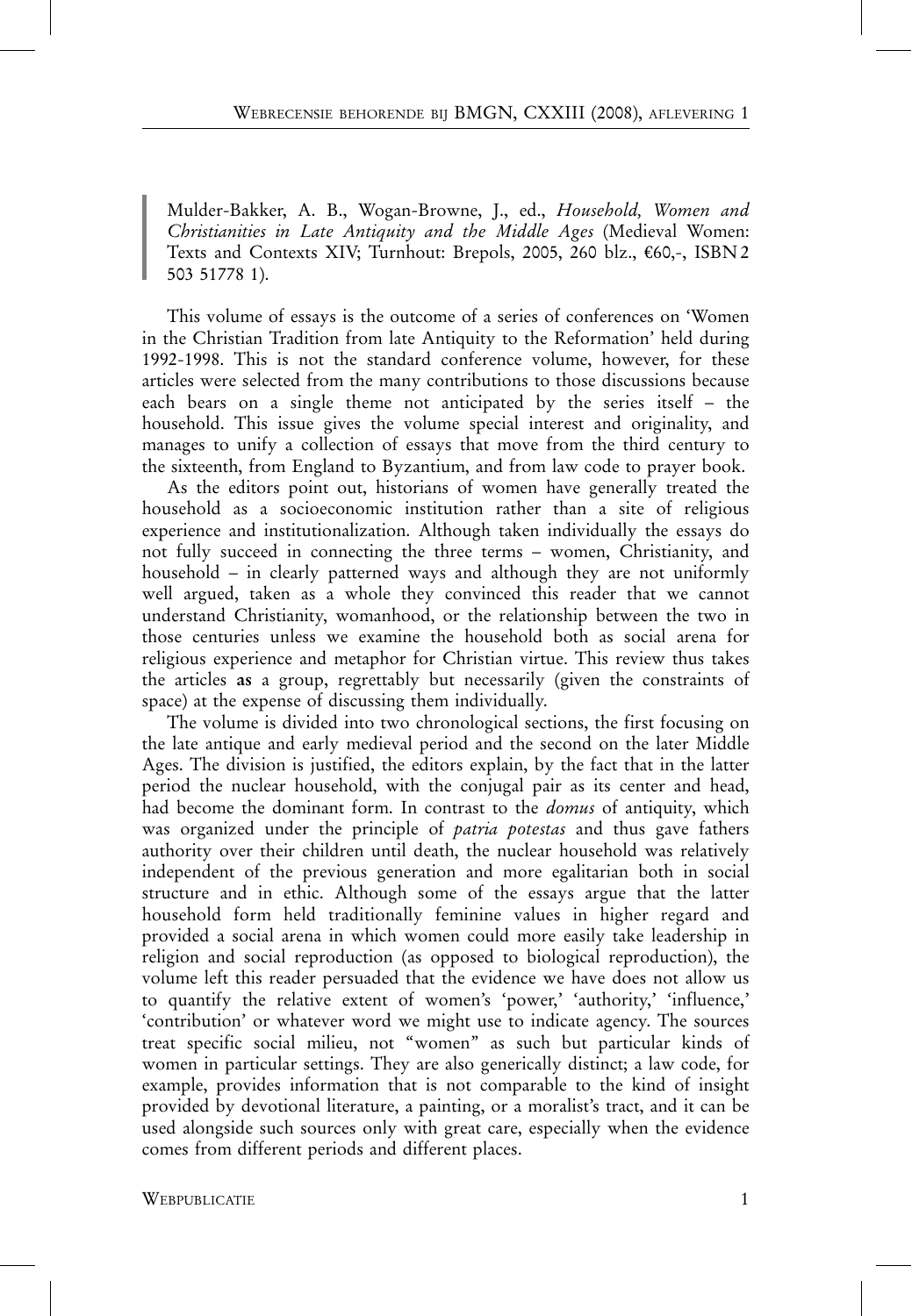If the volume does not yield a neat narrative about progressive change over time, it does, however, offer a powerful tool for understanding how women, qua women, were positioned in Christianity throughout the long period under consideration. Christian teaching itself, several of the authors explain, offered a message about spiritual equality, and it valorized peace instead of war, arbitration and compromise instead of martial valor and contest, contemplation and reasoned discourse instead of aggressive action. These teachings easily mapped onto a discourse about good household governance, and it was that link which positioned those women who headed households, either alone or with their spouses, as embodiments of virtue. It was thus that women, although excluded from public authority, although technically under the power of fathers during the antique period and of husbands during the latter medieval period, and although consistently damned in learned and popular literature as irrational, sensual, untrustworthy, vain, and constitutionally weak, could stand for public or Christian values (which were discursively conflated), be positioned to govern families and monasteries, and even to extend that authority into other realms.

By studying women and Christianity through this lens, we thus gain a better understanding of how women acquired their roles in Christianity. More usefully still, we learn that the most jarring contradiction of this culture's gender system, which could simultaneously condemn women and honor them, exclude them from public authority and grant them leadership roles, or hide them and display them, was not simply a psychological splitting, born of a collision of fear and desire. Because Christian teachings were commensurate with the principles of good household management ('economy' in its original sense) and because Christianity was institutionalized on household models, those women who governed or helped to govern households were simultaneously positioned to exercise leadership in what one author evocatively labeled 'the economy of salvation.' It was a precarious position, to be sure, and it made them vulnerable even as it granted agency. Although the authors did not acknowledge or explore these dangers as they might have, they allow us to more clearly see how the possibilities produced the dangers.

Martha Howell